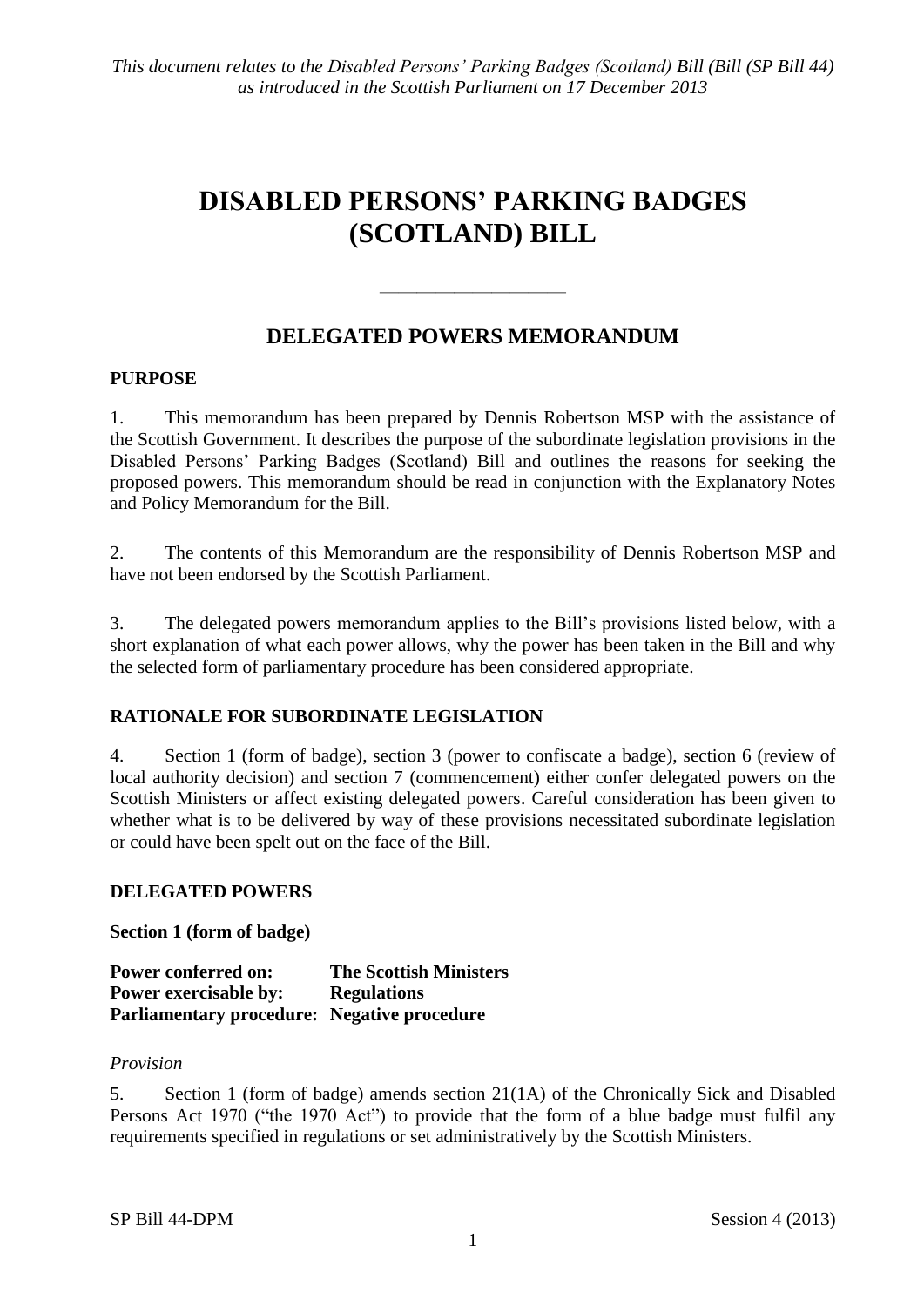*This document relates to the Disabled Persons' Parking Badges (Scotland) Bill (Bill (SP Bill 44) as introduced in the Scottish Parliament on 17 December 2013*

6. The recent reforms of the blue badge scheme mean that local authorities no longer produce their own badges. These are now produced centrally under contract on behalf of the UK, Welsh and Scottish Governments. There is therefore no longer a requirement to provide the level of detail of the format of the badge for local authorities in regulations. Additionally, the badge has been modernised and now contains a number of anti-fraud security measures in its design.

#### *Reason for taking power*

7. The policy objective is to amend the existing provision in the 1970 Act which requires the form of the badge to be set down in subordinate legislation so as to provide in future that some elements of the specification can be set down in this way and some can be set administratively by Scottish Ministers. The effect of this is to allow some of the security features to be excluded from publication in regulations. This will reduce the possibility of badges being forged.

#### *Choice of procedure*

8. Negative procedure applies at present to regulations under section 21(1A)(b) of the 1970 Act and the amendment made by the Bill is not thought to justify any change to that.

#### **Section 3 (power to confiscate badge)**

| <b>Power conferred on:</b>                  | <b>The Scottish Ministers</b> |
|---------------------------------------------|-------------------------------|
| <b>Power exercisable by:</b>                | <b>Regulations</b>            |
| Parliamentary procedure: Negative procedure |                               |

#### *Provision*

9. Section 3 (power to confiscate badge) extends section 21(4D) of the 1970 Act to Scotland and will give constables or enforcement officers the power to retain a badge that has been presented to them for examination and which appears not to have been issued under the Act, has been cancelled, should have been returned to the local authority or is being misused. This section will also bring subsection (4E) of section 21 of the 1970 Act into practical effect in Scotland, thus allowing regulations to prescribe what is to be done with a badge which has been retained under subsection (4D).

#### *Reason for taking power*

10. Because of the form in which the 1970 Act presently stands, specific provision would have been required if there had been a wish to disapply to Scotland the existing power in section 21(4E) to prescribe what is to be done with a retained badge. The power is, however, thought to be useful. Subordinate legislation will allow flexibility to respond to changing circumstances and to make changes to administrative processes quickly under the scrutiny of the Parliament but without the need for primary legislation. This will allow the detailed administrative arrangements to be kept up to date.

#### *Choice of procedure*

11. Negative procedure applies at present to regulations under section 21(4E) of the 1970 Act, although that provision does not have any practical application in Scotland. That procedure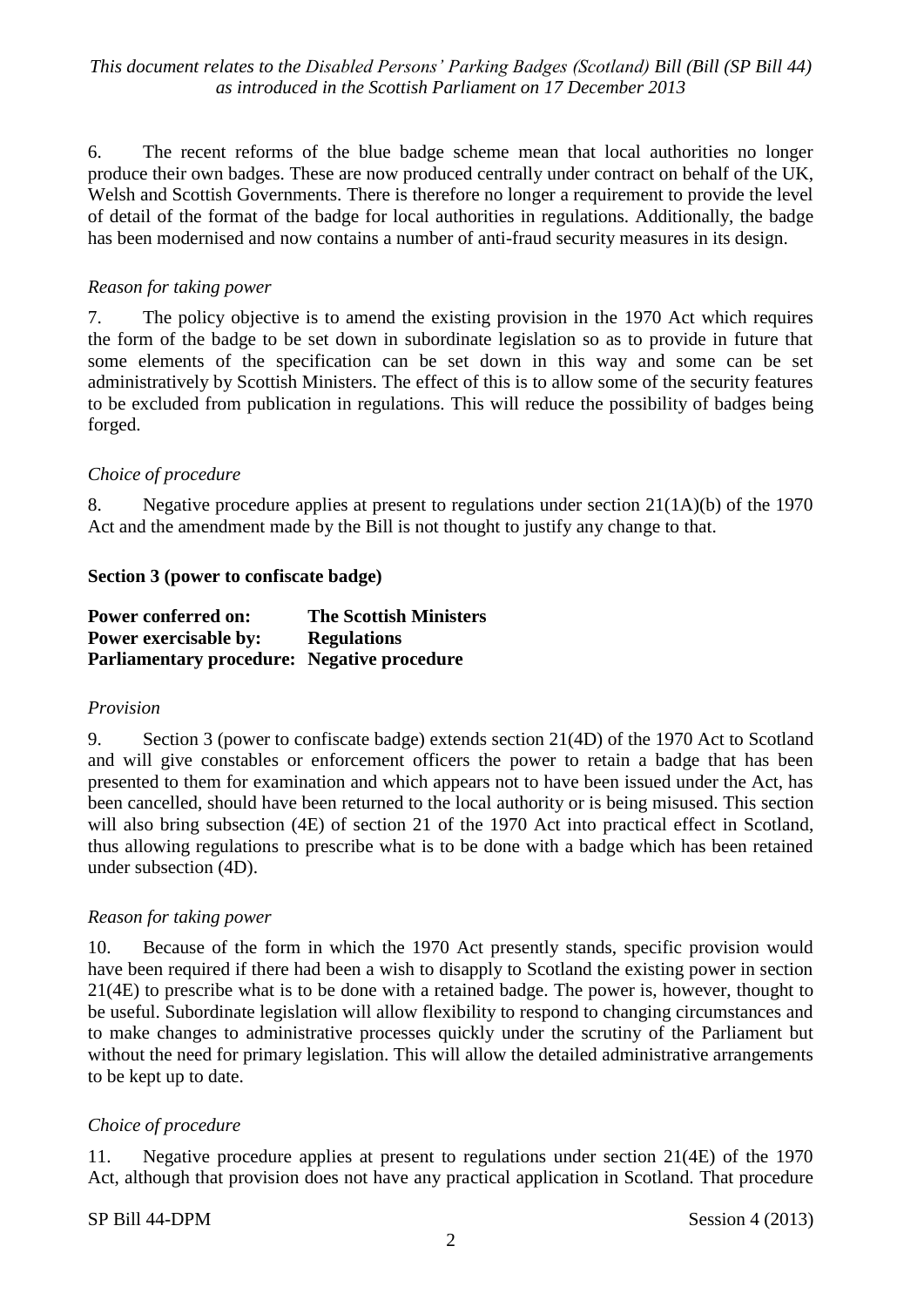*This document relates to the Disabled Persons' Parking Badges (Scotland) Bill (Bill (SP Bill 44) as introduced in the Scottish Parliament on 17 December 2013*

is considered appropriate for the setting out of administrative arrangements on the handling of retained badges.

#### **Section 6 (review of local authority decision)**

**Power conferred on: The Scottish Ministers Power exercisable by: Regulations Parliamentary procedure: Negative procedure**

#### *Provision*

12. Section 6 (review of local authority decision) confers on the Scottish Ministers the power to make regulations requiring local authorities to review a decision they have made in relation to a person's eligibility for a blue badge. The regulations may specify who may apply for a review and the manner in which the application is to be made. The regulations may also provide for the procedure that an authority is to follow when conducting a review.

#### *Reason for taking power*

13. The Disabled Persons (Badges for Motor Vehicles) (Scotland) Regulations 2000 contain the operational criteria for the blue badge scheme. These Regulations already require a local authority to provide reasons for its decision to refuse a blue badge on eligibility grounds. It is reasonable to set down in subordinate legislation any new provisions allowing applicants to request a review of a relevant local authority decision and setting out the procedure applicants are to follow, rather than setting out this detail on the face of the Bill.

#### *Choice of procedure*

14. Negative procedure is considered appropriate as the delegated powers are being used to set out the detail of how an independent review process within local authorities will work in practice e.g. who may apply for a review, the application process, timescales etc. The scrutiny provided by negative procedure is considered proportionate to the scope of the regulations.

#### **Section 7 (commencement)**

| <b>Power conferred on:</b>   | <b>The Scottish Ministers</b>                               |
|------------------------------|-------------------------------------------------------------|
| <b>Power exercisable by:</b> | <b>Order</b>                                                |
|                              | <b>Parliamentary procedure:</b> Laid before Parliament only |

15. Sections 6, 7 and 8 of the Bill will come into force on the day after Royal Assent. The remaining sections are to come into force on such day as the Scottish Ministers may by order appoint. It is standard practice for Bill provisions to be commenced by order (where the definite date of commencement is not known at the time of enactment of a Bill) and for such an order not to be subject to any Parliamentary procedure.